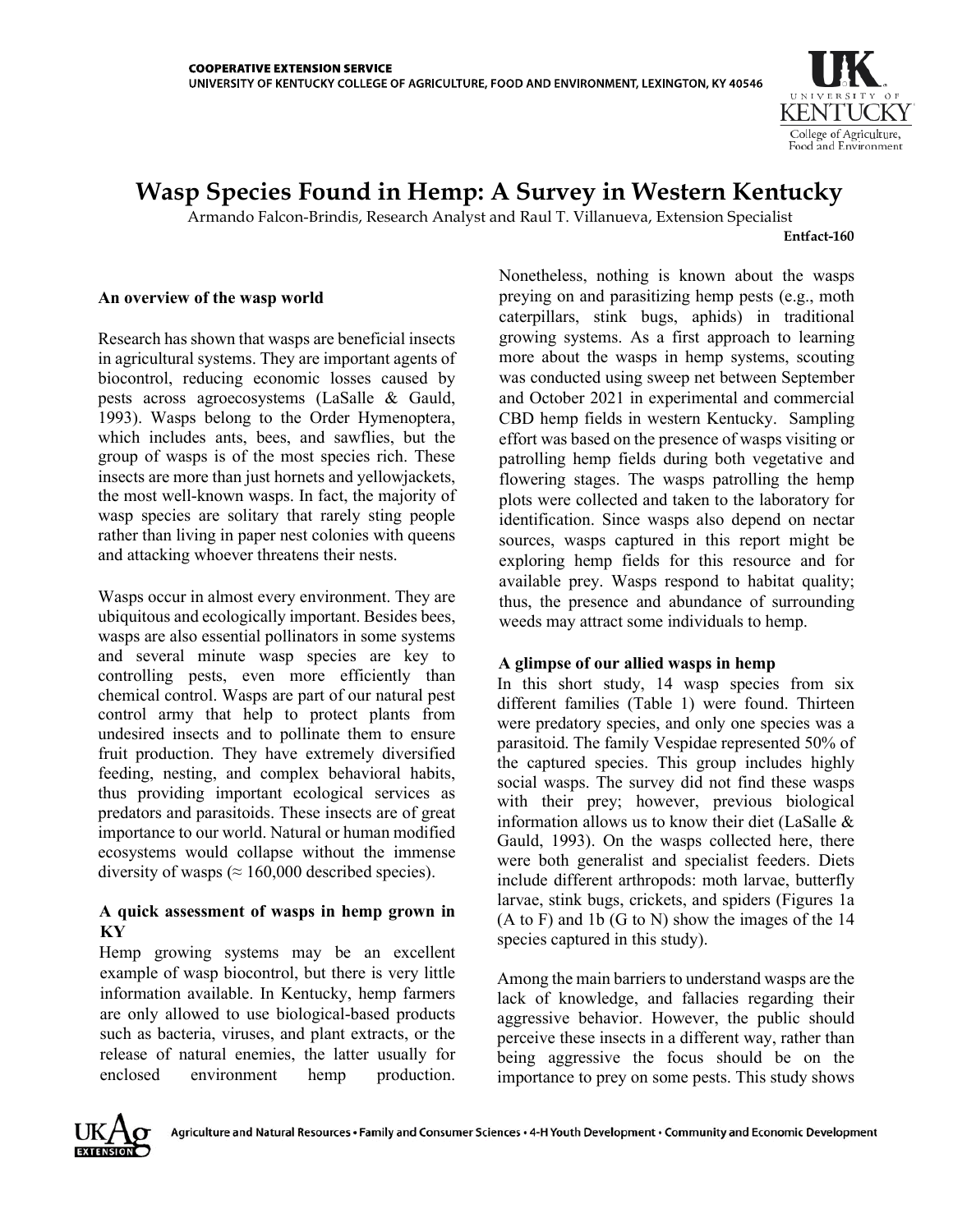that hemp grown outdoors receives the visit of several wasp species. These wasps potentially provide services removing some pests from hemp fields. Further studies with expanded sampling on hemp grown for CBD, seed, or fiber will provide additional information on the diversity of species, including other parasitoids of caterpillars. Appreciation of this insect group can improve with

more research and information, as well as grower education about the important role these insects play in pest control and pollination. Future studies should use, sentinel eggs to evaluate wasp predation, and other types of collecting wasps to evaluate their diversity.

|  | Table 1. List of wasp species recorded on hemp grown outdoors in Caldwell Co., Kentucky. |  |  |
|--|------------------------------------------------------------------------------------------|--|--|
|  |                                                                                          |  |  |

| <b>Species and Family</b>               | Host/prey                                                        | Nest type                                   | Role       |
|-----------------------------------------|------------------------------------------------------------------|---------------------------------------------|------------|
| Campoletis sonorensis,<br>Ichneumonidae | Caterpillars of Noctuidae<br>moths                               | Cocoon outside the host                     | Parasitoid |
| Eumenes fraternus,<br><b>Vespidae</b>   | Caterpillars of Lepidoptera<br>species                           | Small mud pots attached to<br>hidden places | Predator   |
| Euodynerus cripticus,<br>Vespidae       | Caterpillars of Hesperiidae<br>(Skippers)                        | Burrows in the ground                       | Predator   |
| Monobia quadridens,<br>Vespidae         | Caterpillars of Lepidoptera                                      | Pre-existing cavities                       | Predator   |
| Parancistrocerus fulvipes,<br>Vespidae  | Larvae of Crambidae,<br>Gelechiidae, Nolidae, and<br>Tortricidae | Pre-existing cavities                       | Predator   |
| Vespula squamosa,<br>Vespidae           | Small insects, flesh of<br>deceased prey                         | Paper nests. Social wasps                   | Predator   |
| Vespula maculifrons,<br>Vespidae        | Small insects, flesh of<br>deceased prey                         | Paper nests. Social wasps                   | Predator   |
| Polistes carolina,<br>Vespidae          | Small insects                                                    | Paper nests. Social wasps                   | Predator   |
| Astata unicolor,<br><b>Astatidae</b>    | Adult or nymphs of<br>Pentatomidae                               | Burrows in the ground                       | Predator   |
| Liris argentatus,<br>Crabronidae        | Crickets                                                         | Burrows in the ground                       | Predator   |
| Calicurgus hyalinatus,<br>Pompilidae    | Spiders                                                          | Burrows in the ground                       | Predator   |
| Priocnemis cornica,<br>Pompilidae       | Spiders                                                          | Burrows in the ground                       | Predator   |
| Ammophila pictipennis,<br>Sphecidae     | Caterpillars of Lepidoptera                                      | Burrows in the ground                       | Predator   |
| Chlorion aff. aerarium,<br>Sphecidae    | Crickets                                                         | Burrows in the ground                       | Predator   |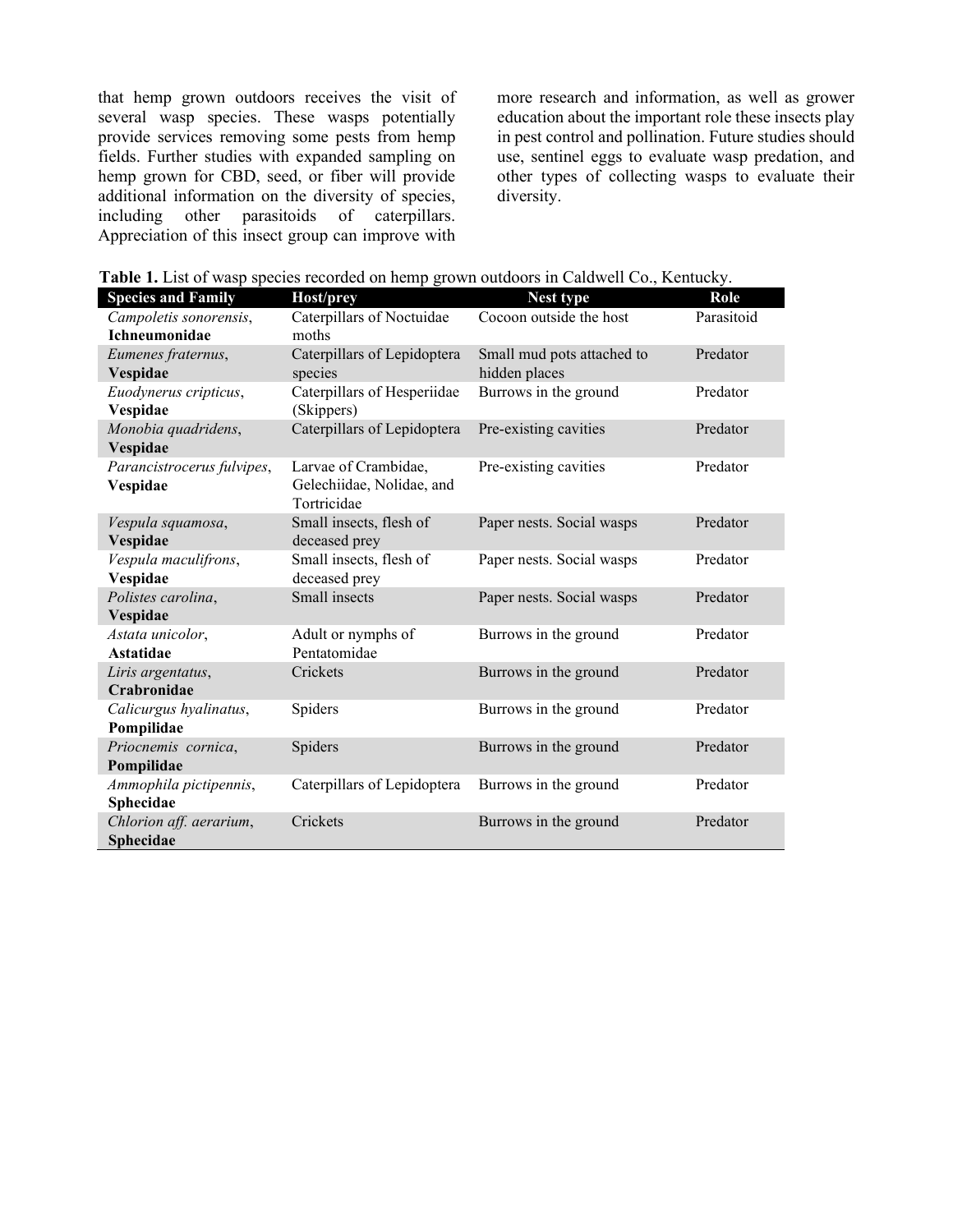











**Figure 1a.** Wasps found in hemp fields in hemp in western KY in 2021. **A)** *Campoletis sonorensis*, **B)** *Eumenes fraternus*, **C)**  *Euodynerus cripticus*, **D)** *Monobia quadridens*, **E)**  *Parancistrocerus fulvipes*, **F)** *Vespula squamosa*. Pictures and wasp ID: A. Falcon-Brindis, UK Research and Education Center, Princeton, KY.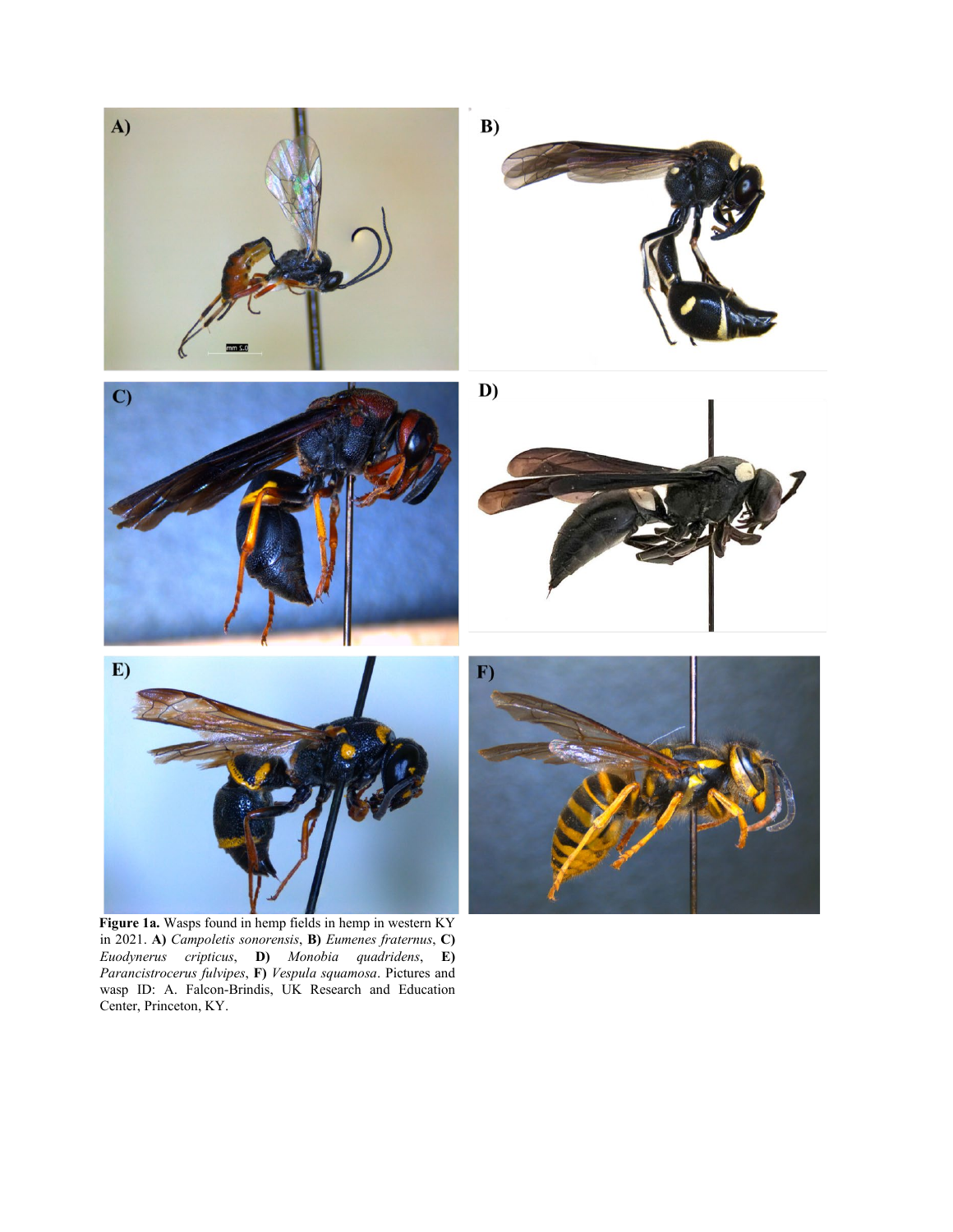















**Figure 1b.** Wasps found in hemp fields in western KY in 2021. **G)** *Vespula maculifrons*, **H)** *Polistes carolina*, **I)** *Astata unicolor,* **J)** *Liris argentatus*, **K)** *Calicurgus hyalinatus*, **L)** *Priocnemis cornice,* **M)** *Ammophila pictipennis,* **N)** *Chlorion aff. aerarium*